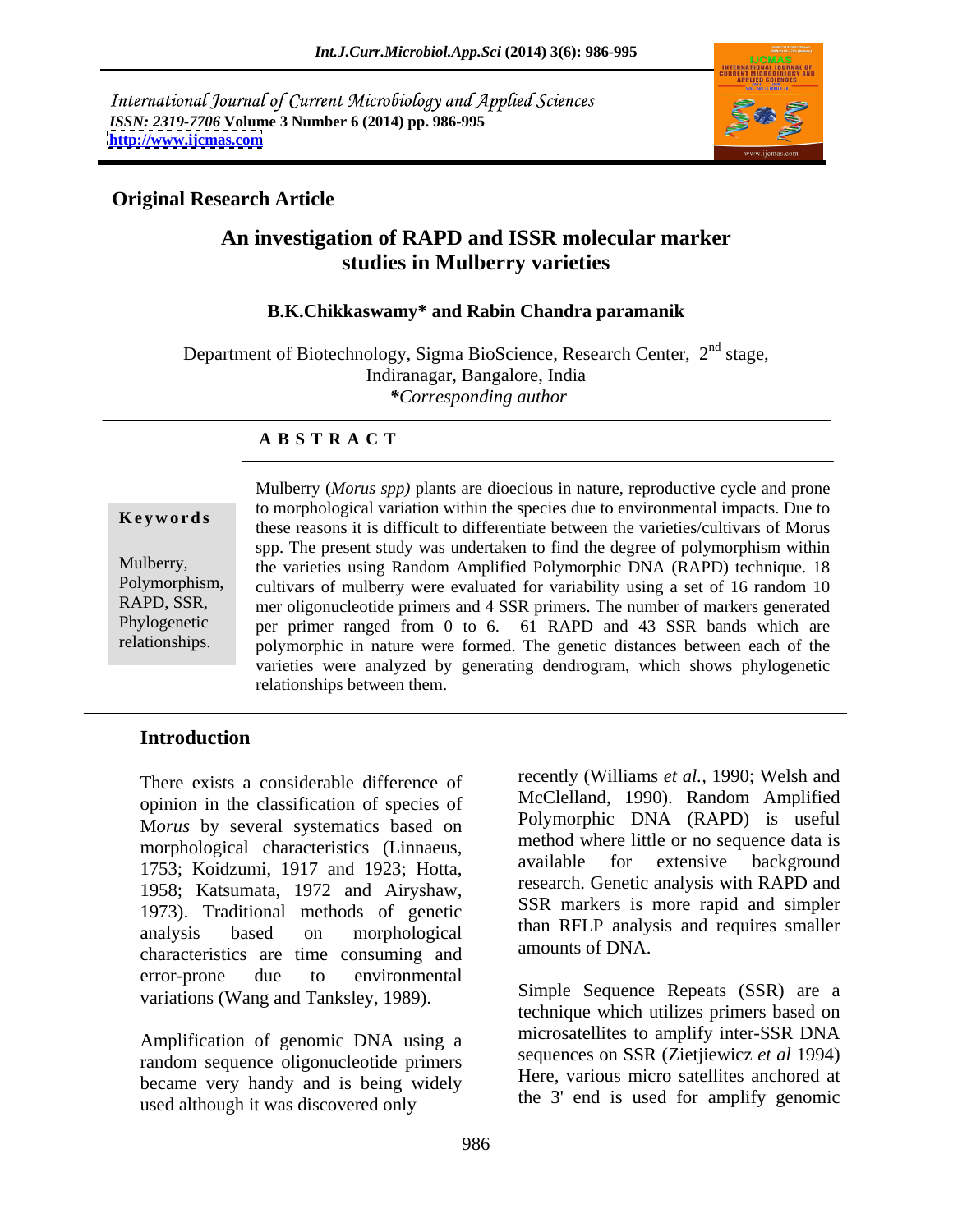DNA which increases their specificity.  $4^{\circ}$ C. The supernatant was transferred to a These are mostly dominant markers, though occasionally a few of them exhibit thrice. Supernatant was kept overnight at co-dominance. An unlimited number of 4°C to precipitate DNA by adding half a primers can be synthesized for various volume of 5 M NaCl and equal volume of combinations of di-, tri-, tetra- and pentanucleotides, *etc.* with an anchor made centrifuging at 12,000 rpm for 20 min and up of a few bases and can be exploited for the pellet was washed with 70% ethanol. a broad range of applications in plant The dried DNA pellet was resuspended in species (Souframanien and 1ml TE buffer. 20µl RNase was added and Gopalakrishna., 2004; A.B. Danger *et* al.,

Leaf samples of 18 mulberry chloroform. The DNA was precipitated by species/varieties namely MOULAI , PAPU the addition of one volume of iso-propanol NEW GUNEIA, LONAWALE, RFS-135, C- and spun at 12,000 rpm for 20 min at 4<sup>o</sup>C. 20, CHINA WHITE, C-1724, T- 10, MI-0556, Finally pellet was dissolved in 300 µl TE. T-8, T-12, MS-5, SRDC-1, M. ALBA L., C- 763, BIRDS FOOT, S-13, ZIMBABWE-1 were collected from the germplasm maintained by the Department of verified by electrophoresis on a 0.8% Sericulture, Bangalore University, and agarose gel. Bangalore. The first 2-4 leaves from the tips were collected and used for DNA RAPD extraction.

Isolation and purification of total genomic DNA were carried out according to the slight modifications. Amplification protocol suggested by Porebski *et al.*,<br>(1997) with slight modifications. 2g of mixture containing templete DNA (30 pg) fresh leaf tissue was grinded using liquid nitrogen and then transferred to a tube  $USA$ , Inc.), 1.5 mM  $MgCl<sub>2</sub>$  50 mM KCl, containing 12 ml of extraction buffer  $(3\%$  and  $(3\%)$  and  $(10\%$  mM  $T$ ris-HCl  $(1\%$  II  $T_{00}$  DNA CTAB,  $100 \text{ mM Tris}$ ,  $20 \text{ mM EDTA}$ ,  $1.4 \text{ m}$  matrix  $115 \text{ I/C}$ ,  $1 \text{ C}$   $14q$   $210 \text{ m}$ M NaCl,  $2\%$  PVP and  $1\%$   $\beta$ -  $\beta$ -  $\beta$ -  $\beta$ -  $\beta$ -  $\beta$ -  $\beta$ -  $\beta$ -  $\beta$ -  $\beta$ -  $\beta$ -  $\beta$ -  $\beta$ -  $\beta$ -  $\beta$ -  $\beta$ -  $\beta$ -  $\beta$ -  $\beta$ -  $\beta$ -  $\beta$ -  $\beta$ -  $\beta$ -  $\beta$ -  $\beta$ -  $\beta$ -  $\beta$ -  $\beta$ -  $\beta$ -  $\beta$ -  $\beta$ -  $\beta$  mercaptoethanol) preheated to 65°C and maintained at this temperature for 1 hour **SSR** with intermittent shaking. The centrifuge tube was brought to room temperature, PCR spun at 7,000 rpm for 15 min at  $\overline{4}^{\circ}$ C and collected the supernatant to which  $6 \text{ ml of}$ <br>chloroform and iso-amyl alcohol  $(24:1)$ chloroform and iso-amyl alcohol  $(24:1)$  analysis of general  $\alpha$  are  $\alpha$  is algorithment. were added. The contents were mixed well by inverting the tube gently 25-30 times, and then spun at 7,000 rpm for 15 min at

2006; Basha and Sujatha 2007). was further purified by treatment with an **Materials and Methods** equal volume of phenol: chloroform (1:1) fresh tube and repeated the same step volume of 5 M NaCl and equal volume of iso-propanol. The DNA was pelleted by the pellet was washed with 70% ethanol. incubated for 60 min at 37°C. The DNA equal volume of phenol followed by an and finally with an equal volume of The DNA concentration was determined using UV-Visible spectrophotometer at 260 nm and 280nm and the quality verified by electrophoresis on a 0.8% agarose gel.

## **RAPD**

The basic protocol reported by Williams *et al.,* (1990) for PCR was followed with slight modifications. Amplification reactions were carried out in 25 µl reaction mixture containing template DNA (30 ng), 10 pmol of primer ( Operon technologies USA, Inc.),  $1.5 \text{ mM } MgCl<sub>2</sub>$ ,  $50 \text{ mM } KCl$ , 10 mM Tris-HCl, 1 U *Taq* DNA polymerase (Hi-media) and 200 µM of each dNTPs (Hi-media).

## **SSR**

amplification was carried out according to Zietkiewicz *et al.* 1994*.*SSR analysis of genomic DNA of 45 accessions was carried out using 8 selected ISSR primers (UBC- 807, 809, 810, 811, 812, 820, 825, 828), obtained from the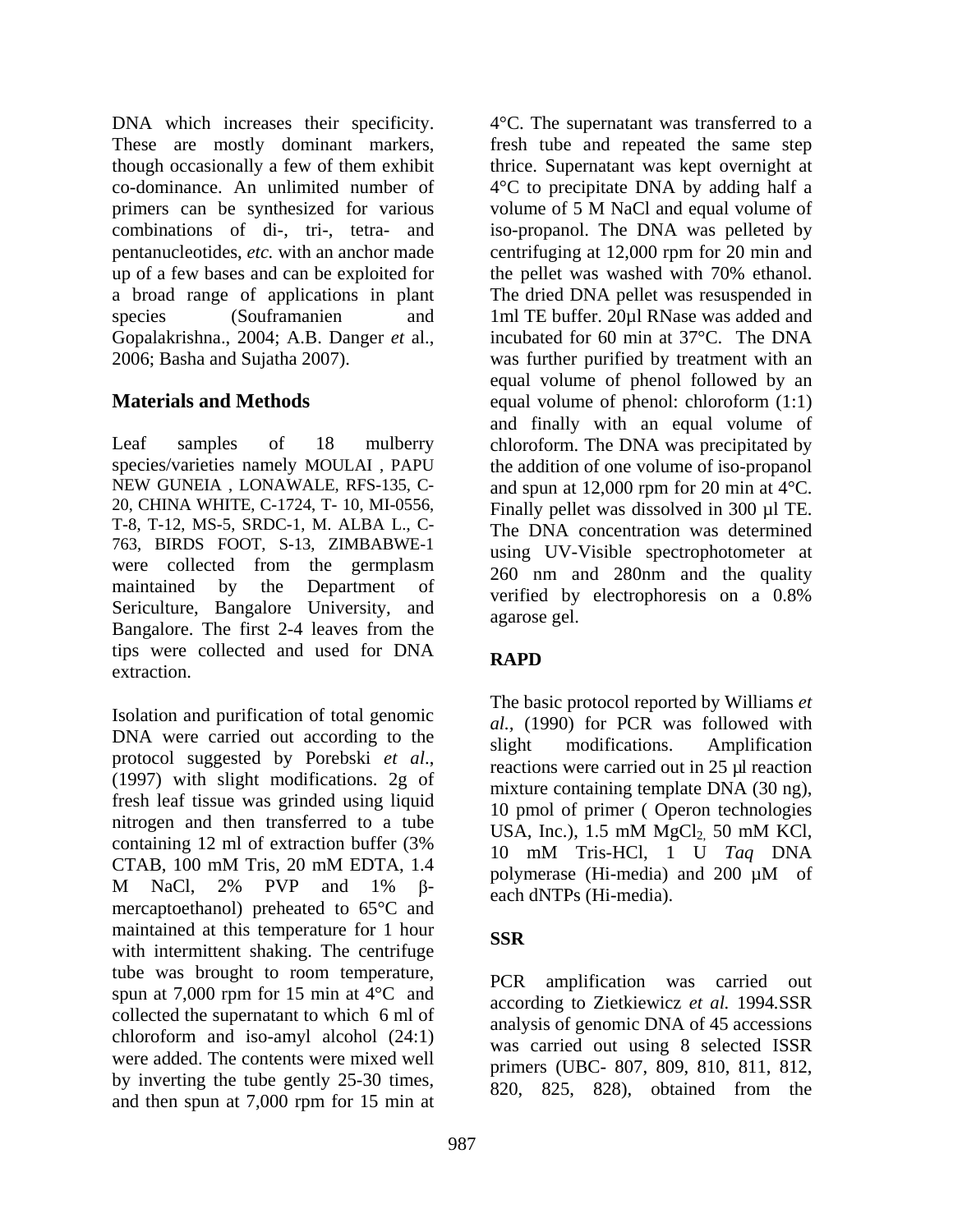Canada.. The reaction was set up in a total volume of 20 µl in a 0.2 ml PCR tube as described below: **DNA polymorphism among the** 

30ng Template DNA, 30 pmol Primer, 100 µM dNTPs, 0.5U *Taq* DNA polymerase(Hi-Media), 10mM Tris HCl (pH 8.4), 50mM KCl, 1.5mM  $MgCl<sub>2</sub>$ . The genetic diversity was observed among the amplification reaction was carried on varieties. The bands profiles generated by Corbett Research PCR machine (CG1-96). the 16 RAPD primers out which OPD-11 The thermal profiles used was : Initial denaturation of 94ºC for 5min, 45 cycles of Denaturation at 94 °C for 1 min, monomorphic revealed clear variability Annealing at Tm for 1 min, Extension at (Fig. 1). These bands are laid in between 72°C for 2 min and Final extension at 72°C 300 – 5000bp with an average of 4.6 bands for 5 min. The PCR amplified samples per primer with the primer sequence were analyzed on a 1.5% Agarose gel. AGCGCCATTG. The number and size of Binary coding was used to score gel and the amplification products varied each band of primer was scored of 20 depending on the sequence of random varieties and 9 primers with 100 to 1000 base pairs marker level pair wise. Squared Euclidean distance was calculated and The primers resulted in distinct both utilizing these distances, species were monomorphic and polymorphic banding clustered following Ward's method. The patterns. Further, the isolation and the gel Statistica version 5.0 a computer profiling system showing variation in application was used to generate amplification because of the primer dendrogram using squared Euclidean

# **Results and Discussion**

SSR primers-809, UBC-807, UBC-810, list of random primers used for the present 5, 4, 9, 11, 14, 18, recorded three bands

University of Columbia, Vancouver, study. A dendrogram based on Ward's and UPGMA method of analysis (Fig. 2,).

# **genotypes**

On the basis of the DNA markers generated by the primers, considerable genetic diversity was observed among the gave 75 RAPD bands, at which 61bands are polymorphic and 14 bands the amplification products varied primers and mulberry accessions.

distance and Ward's method. humber of bands per primers is 4.6 and the sequence. The average number of bands percentage of polymorphic was 81.3%.

The selected 16 primers were used for the varieties were estimated on the basis of the screening of varieties / accessions of SSR banding profiles generated by each mulberry (OPA-01, OPA-03, OPA-13, primer with the genomic DNA of the OPA-18, OPB-17, OPC-01, OPC-02, mulberry varieties. The genomic DNA of OPC-08, OPC-10, OPC-12, OPD-11, these mulberry varieties was amplified OPD-13, OPF-17, OPE-07, OPE-19 and with oligonucleotide primer UBC - 809 OPF -07), which generated 70 distinct generated a total number of 43 SSR bands. markers. Both monomorphic and The number of SSR is specific to each polymorphic bands were considered for mulberry varieties are showing differential the precise calculation of genetic diversity. distribution on gel profile. The size of the Fig.1and 2 shows a representative DNA amplified product ranged from 0.5-1.0kb. fingerprint generated by the RAPD and Out of these 43 bands, four bands were and UBC-811, table-1,2 and 3 gives the respectively. However, varieties such as Genetic similarity among the 18 mulberry recorded in varieties such as 10, 16, 17, 18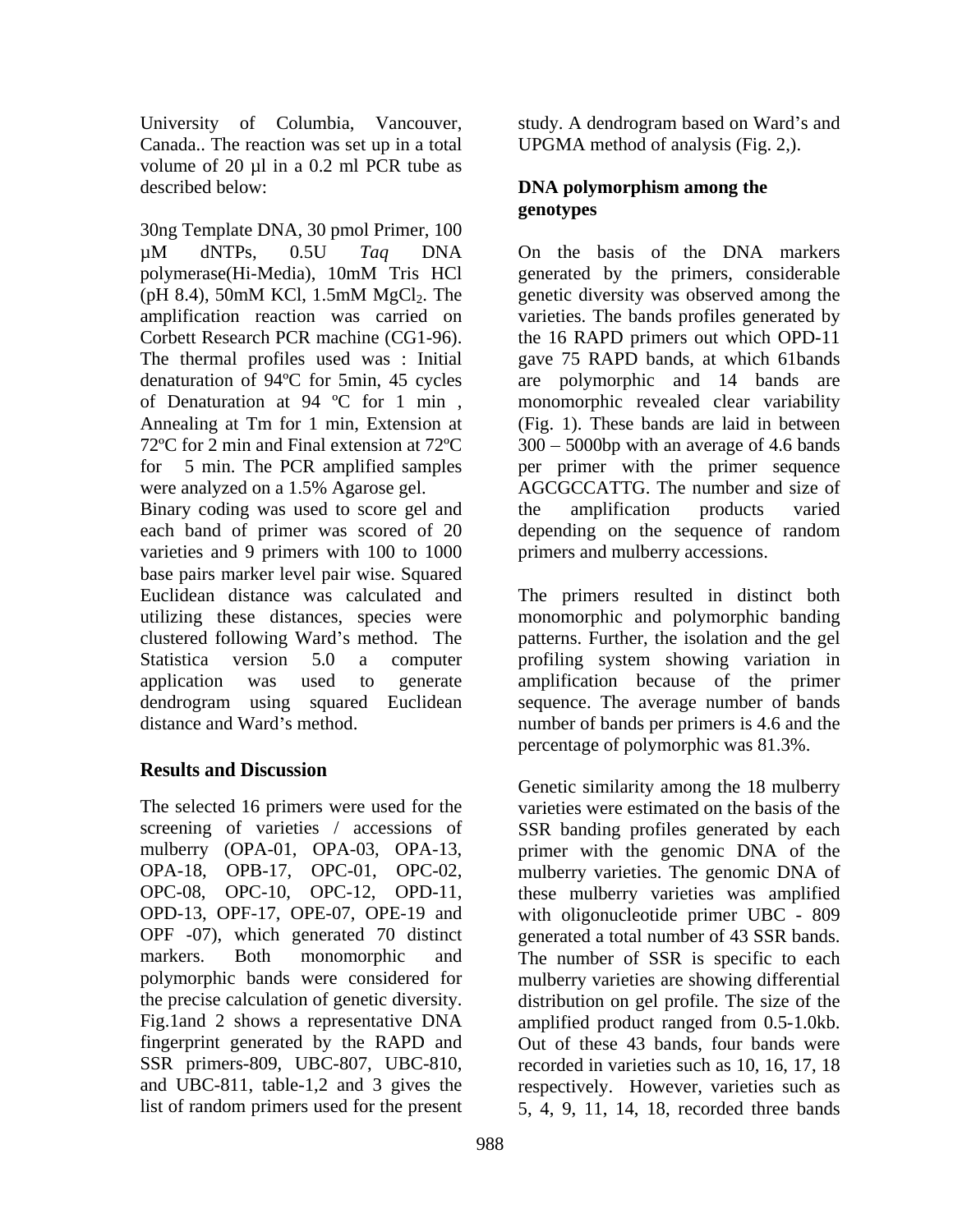each respectively. Even though the ALBA L., C-763, BIRDS FOOT which is genomic DNA of mulberry varieties such as 2, 12, 18 amplified with primer UBC varieties Moulai showed a relationship 809 revealed two bands only. It was also with Papu New. The variety Zimbabwe-1 noted that only one band was recorded in showed a relationship with S13; where as variety 6. The data showed very high SSR banding pattern to distinguish in mulberry another (Fig.2). The varieties papu new. varieties as a diverse character the Showed relationship with Moulai whereas identification of SSR banding pattern is important because it follows Mendelian inheritance character, despite, some the varieties such showed thin SSR banding The dendrogram of SSR data 18 mulberry

Despite some of the genomic DNA of mulberry varieties revealed less SSR (Fig.2). In dendrogram The RAPD and banding pattern in varieties such as SSR data revealed that .*RFS-135, C-20*  2,6,7,12,14, The data clearly indicate diverse distribution of SSR banding pattern on gel profile, therefore it is useful varieties interrelated with other except few to correct mulberry identity to one another as an additional tool to support RAPD The dendrogram of the both RAPD and molecular system as shown in Fig.2. Out SSR data revealed genetic diversity and of 4 SSR primers UBC-809, 807, 10 and relationships of eighteen mulberry 11 clearly revealed such variability among the genotypes **(**Fig. 2**).** The 4 SSR primers generated a total of 43 bands, of which 42 were polymorphic. Generating 97.6 % cluster one included varieties such as polymorphism among the 18 mulberry Moulai, Papu new guneia, Lonawale S-13, genotypes. Zimbabwe-1 M. alba l., C-763, Birds foot,

The dendrograms realized from the above as varieties *China white*, showed matrices, RAPD and SSR, and the pooled relationship with C-1724. The variety T-8 data from both markers using Wards showed a relationship with T-10, whereas methods of Euclidean distance and other varieties are diversified with one UPGMA method grouped the 18 mulberry another (Fig. 2). The dendrogram based on genotypes into three, clusters (Fig. 2,). The dendrogram of the both RAPD and SSR data revealed genetic diversity and Fig. 2). Similar Observation was made on relationships of eighteen mulberry ISSR data (Fig. 3,). varieties using the UPGMA method. The dendrogram of RAPD of eighteen The present investigations clearly demon mulberry showed three clusters. The strate the usefulness of RAPD and SSR to cluster one included varieties such as delineate the interrelationships among MOULAI , PAPU NEW GUNEIA ,

not related with each other, where as other varieties are diversified with one another (Fig.2). The varieties papu new. Showed relationship with Moulai whereas other varieties revealed diversity between each other (Fig. 2).

patterns on gel profile. varieties revealed that China white, C- 1724, T-18, T-10, MI-0556, M5 and SRDC-1are related with each other *and T-12* are interrelated with other ( Fig.2). Futher revealed that all the varieties.

> relationships of eighteen mulberry varieties using the UPGMA method. The dendrogram of RAPD of eighteen mulberry showed three clusters. The cluster one included varieties such as which are related with each other, where as varieties *China white,* showed RAPD data revealed that MI-0556, M5 and SRDC-1 are related with each other ( ISSR data (Fig. 3,).

LONAWALE S-13, ZIMBABWE-1 M. varieties present in Karnataka India.strate the usefulness of RAPD and SSR to varieties/ genotypes of 18 mulberry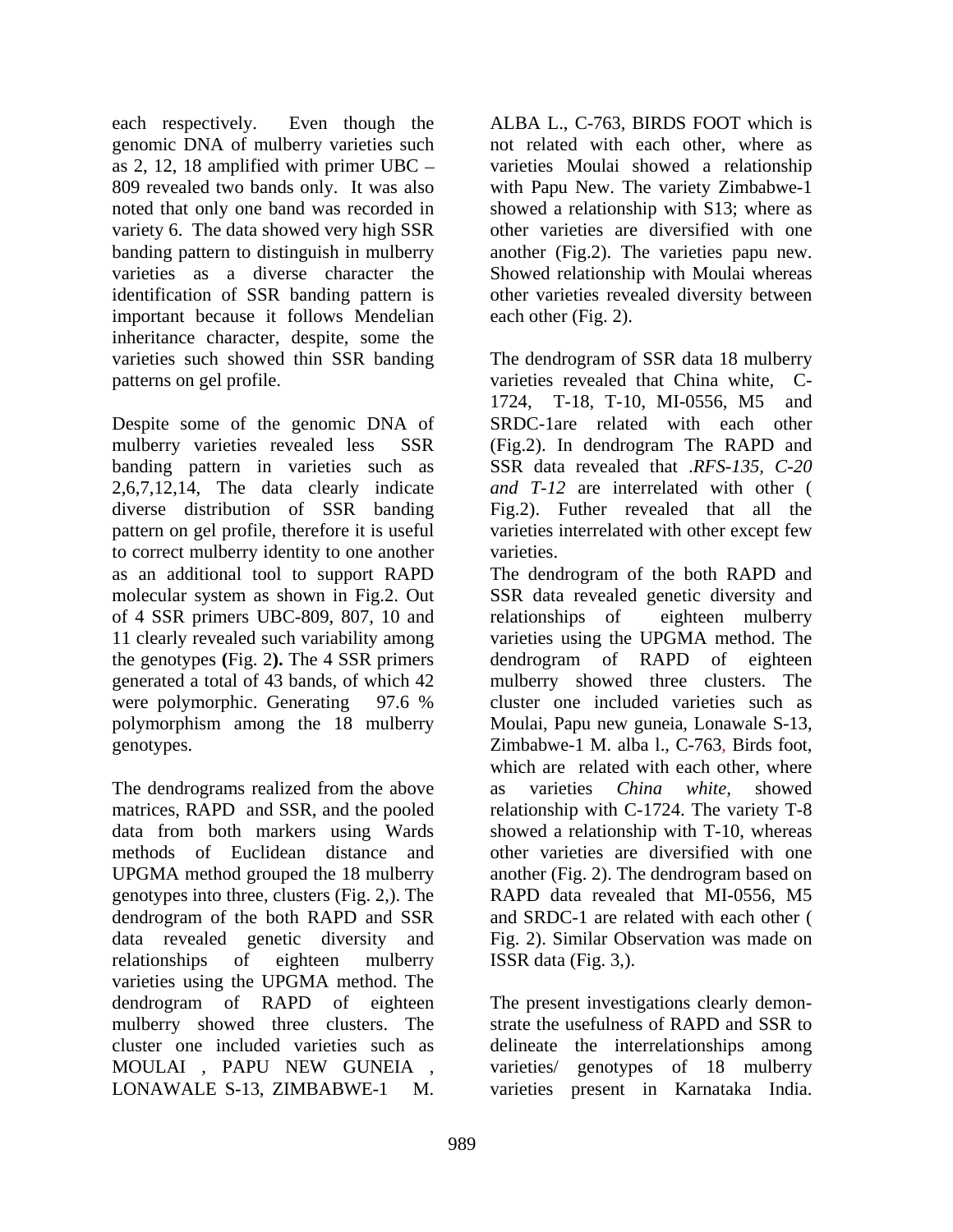Although SSR primers unraveled more similar types of genetic relationships varieties. Using SSR primers, high genetic Vijayan and Chatterjee (2003) also among varieties. These varieties Bhattacharya and Ranade (2001) and these varieties /genotypes strongly genotypes of mulberry indigenous to India. However, there was no report where molecular markers were used to address

direction and the data presented in this Approximately 29% of mutations occurproblems associated with the taxonomical

Regarding the genetic relationships of estimation of genetic similarity (>90%) obtained in controlled

polymorphism than RAPD primers, both the genotypes revealed close genetic RAPD and SSR primers generated almost similarity among the varieties / genotypes among the genotypes and their respective 13 and T-12 is a separate cluster indicated variability has been detected among species/ varieties, further, analyses with closely related cultivars and (or) varieties average genetic distances among the in many other crop plants (Tsumura *et al*. 1996, Bornet *et al*. 2002). Similarly, obtained high genetic divergence among /genotypes together made an internal 11 closely related local cultivars of group in all the dendrograms obtained in mulberry with SSR primers. Likewise, this study. This close similarity among Chatterjee et al. (2004) demonstrated the supports the findings of Hirano (1977 and suitability of RAPD primers in unraveling 1982) that the protein and isozyme profiles the genetic relationships among a few of *M. alba, M. latifolia,* and *M. bombycis* coefficients and subsequent clustering of of *Morus.* The grouping of genotypes of *S* its greater genetic divergence from other genotypes under each species also re vealed considerable genetic similarity among varieties*.* These varieties these varieties /genotypes strongly are so close that these species should be joined together under one species.

the problems pertaining to taxonomic Furthermore, it is to be noted that the identifications in mulberry. genetic variation at the DNA level is much Therefore, this is the first attempt in this level because of the codon degeneracy. report suggest the possibility of using ing at the nucleotide level cannot be DNA markers to resolve some of the detected by amino acid changes (Nei classification in mulberry. Furthermore, in acid substitutions cannot be detected by this investigation, we have used three ordinary protein electrophoresis because different algorithms to estimate the genetic of maintenance of net protein charge. In similarities among the genotypes and their total, the detected genetic variation via corresponding varieties. All three types of allozyme is expected to be at least five to matrix and their corresponding six fold less than at the DNA level (Nei dendrograms showed more or less similar 1987). Thus, the close relationships results. However, from the dendrograms it observe among these mulberry varieties is is clear that the coefficients of Nei and Li the true reflection of the genetic similarity (1979) generated trees with deep and present even at the DNA level. Thus, the distinct nodes. Hence, coefficients of Nei taxonomists working on this aspect of and Li (1979) could be of much use in the mulberry should give serious thought in mulberry for phylogenetic studies. this direction by undertaking more detailed varieties / genotypes, the pairwise genotypes. Similarly, the high fertility more prominent than that at the protein Approximately 29% of mutations occur-1987). An additional 70-75% of amino work to resolve the ambiguity over the separate species/varieties status of these (>90%) obtained in controlled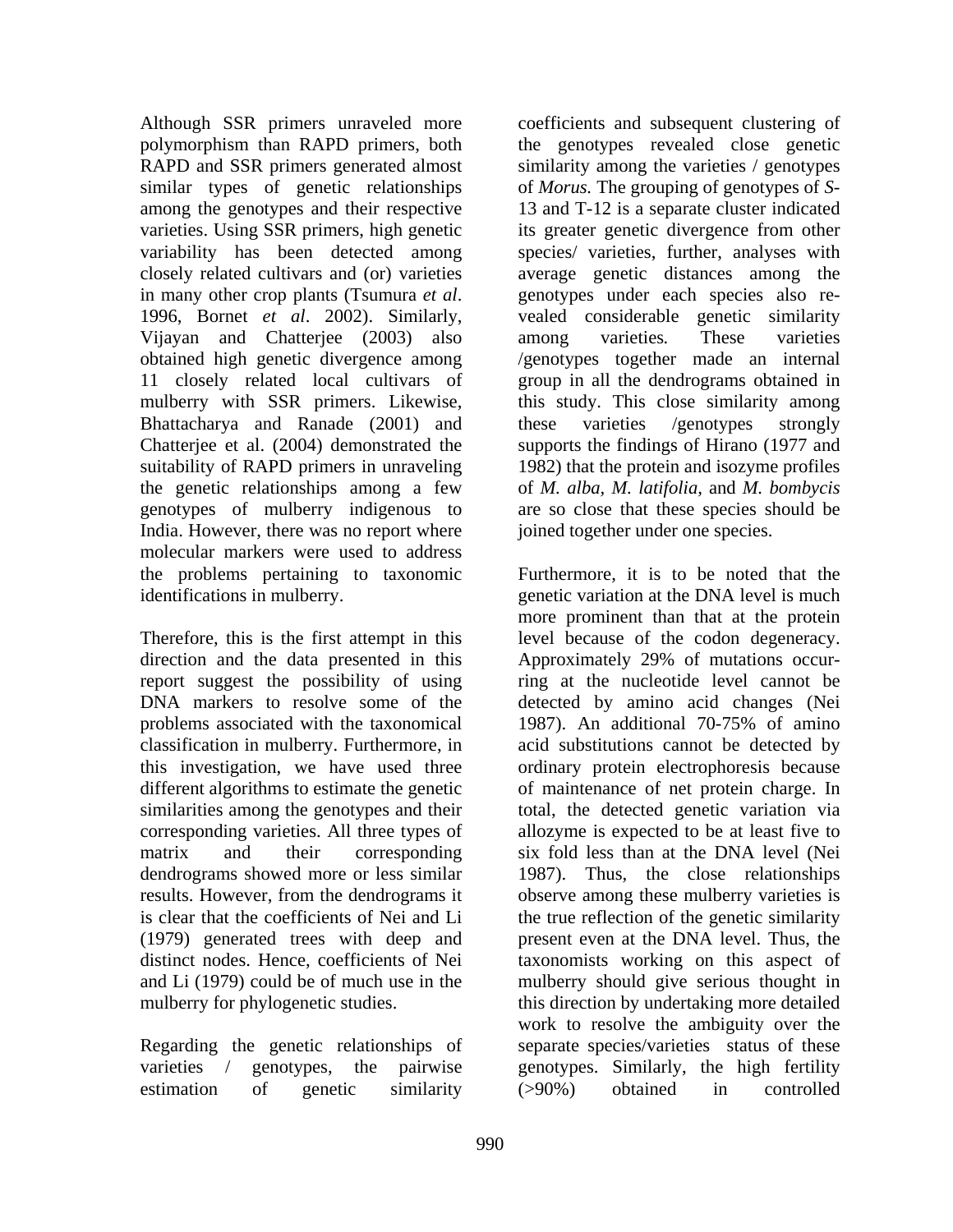hybridization among; Similar findings of genotypes were analyzed individually, all Das and Krishnaswami (1965) on *M.*  varieties together into a separate cluster. *Indica, M. alba, M. latifolia,* and *M.*  However, when we analyzed the varietal *bombycis* supports the fact that these variability, showed closer to the other species should not be treated as separate group. Cross hybridization of different species, as the very definition of species varieties of Morus showed produced a defined by Darwin (1859) emphasizes high percentage (>80%) of fertile seeds, reproductive isolation of species. whereas a cross between some of mulberry Furthermore, in most of the conventional varieties failed to develop some fertile methods of classifications, floral seeds (Das and Krishnaswami 1965, characteristic plays a major role in Anonymous 1994). These findings, along deciding the varieties identity of Texas. With the result of the present investigation,<br>However, in mulberry, Mukherjee (1965) suggest that as indicated in dendrogram found a gradual reduction in one of the 3,4,5,6,7, and 8. The similar observation sexes on bisexual flowers leading to made by Gururajan (1960), considering unisexuality. Likewise, Das and the morphological features of *M.alba* and Mukherjee (1992) and Tikader et al. *M. laevigata,* suggested that *M. indica* and (1995) observed sex reversal upon *M. alba* are one species. Our findings on hormonal application or pruning of branches of the plant. Minamizaw (1963) molecular markers endorse this view to a reported that high temperature, long day, certain extent, but considering the small and full daylight favored femaleness in number of varieties/ genotypes used for

These reports thus clearly suggest that floral characteristics cannot be taken as the position of this very important mulberry sole diagnostic character for identification species. of species in mulberry. Therefore, it is clear that the classifications based on The separate identity of mulberry morphological, anatomical, or even varieties under different clusters as biochemical characters alone do not indicated in Figs. And S13 and T-8, T-10 identify the varieties accurately in a highly and T-12 varieties are quite obvious from heterozygous plant like mulberry. Hence, this study, as in all analyses, exhibited it is essential to undertake detailed studies higher genetic distance from the other of this genus, using both biochemical, varieties. This is not surprising, since most genetic, and morphofloral characteristics of the genotypes reported under different to resolve the confusion associated with ploids (Das 1961). However, in this study,

The position of mulberry varieties in relation to other varieties needs special mention, as this method S-13, T-8, T-10 and T-12, comprising was found to have mulberry varieties varied from 4.1 to 7.2 an intermediate genetic relationship between the other group comprising RFS-<br>in the range of 1.7 to 2.4 cm (Das *et al.*) 135 and C-20 and T-12 When the total 1970. Tikader *et al.* 1995).

mulberry. this analysis, it is desirable to undertake a with the result of the present investigation,<br>suggest that as indicated in dendrogram mulberry varieties with the molecular markers endorse this view to a detailed study with a greater number of genotypes to resolve the taxonomic species.

species identity in mulberry. we used diploid genotypes to avoid the The separate identity of mulberry and T-12 varieties are quite obvious from varieties. This is not surprising, since most of the genotypes reported under different differences pertaining to ploidy level. The floral characteristics of different mulberry varieties were also found to be different from others, as the length of the catkins in mulberry varieties varied from 4.1 to 7.2 cm, whereas that of the other varieties was in the range of 1.7 to 2.4 cm (Das *et al*. 1970, Tikader *et al*. 1995).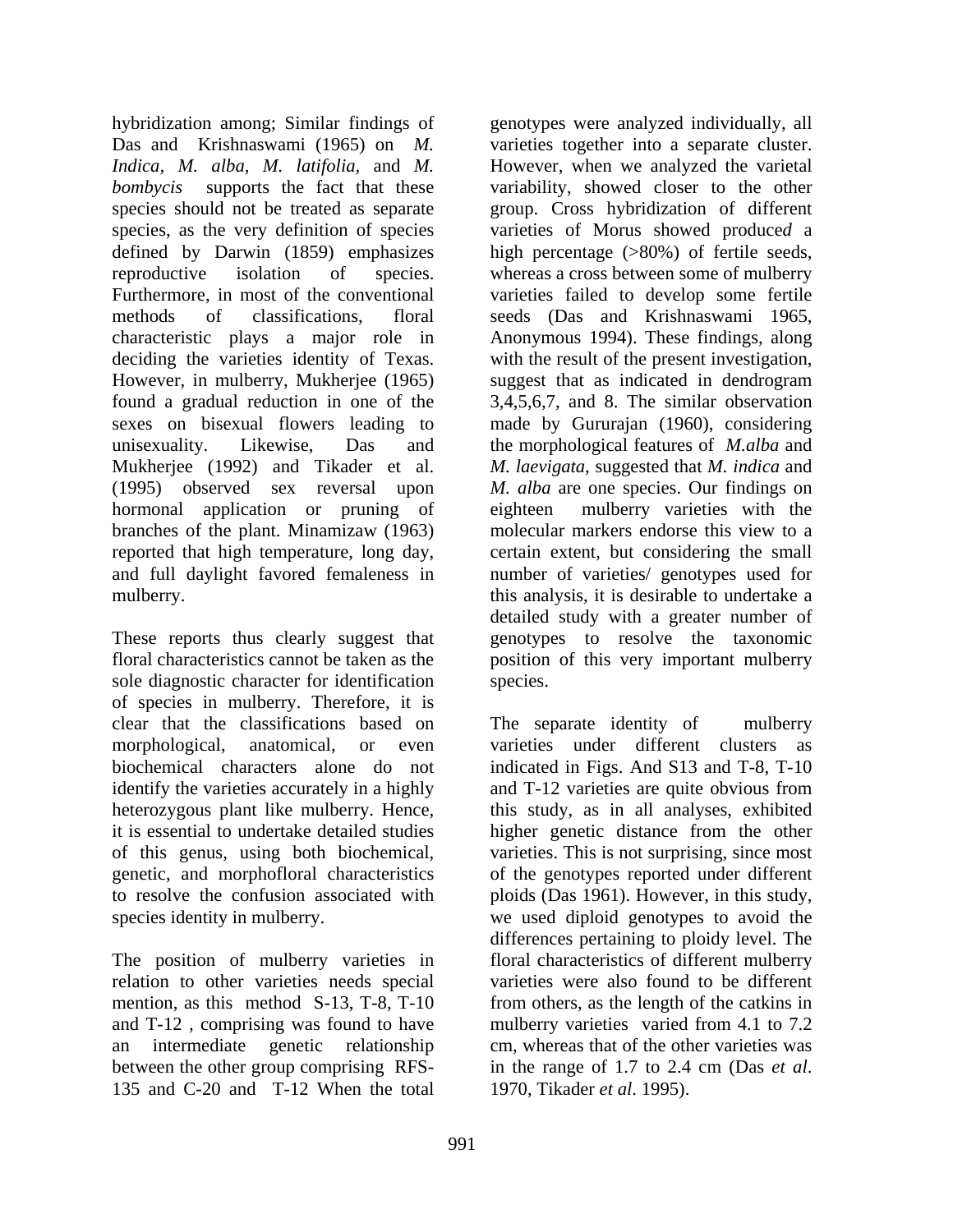| <b>Serial</b>                | <b>Primer</b>  | Sequence $(5^{\prime}$ -3 <sup>*</sup> ) |
|------------------------------|----------------|------------------------------------------|
|                              | OPA-01         | <b>CAGGCCCTTC</b>                        |
|                              | $OPA-03$       | AGTCAGCCAC                               |
|                              | $OPA-13$       | CAGCACCCAC                               |
|                              | $OPA-18$       | AGGTGACCGT                               |
|                              | <b>OPB-17</b>  | AGGGAACGAG                               |
|                              | OPC-01         | TTCGAGCCAG                               |
|                              | OPC-02         | <b>GTGAGGCGTC</b>                        |
| 8                            | OPC-08         | TGGACCGGTG                               |
| - 9                          | $OPC-10$       | TGTCTGGGTG                               |
| 10                           | OPC-12         | <b>TGTCATCCCC</b>                        |
| 11                           | OPD-11         | AGCGCCATTG                               |
| 12                           | OPD-13         | GGGGTGACGA                               |
| 13                           | OPE-07         | AGATGCAGCC                               |
| 14                           | OPE-19         | ACGGCGTATG                               |
| 15                           | OPF-07         | CCGATATCCC                               |
| 16                           | OPF-17         | AACCCGGGAA                               |
| 17                           | <b>UBC-807</b> | AGAGAGAGAGAGAGAGT                        |
| and the control of the<br>18 | <b>UBC-809</b> | AGAGAGAGAGAGAGAG                         |
| 19                           | <b>UBC-810</b> | GAGAGAGAGAGAGAGAT                        |
| 20                           | <b>UBC-811</b> | GAGAGAGAGAGAGAGA                         |

**Table.1** List of the primers used.

# **Table.2** List of the RAPD primers used

| Serial<br>No               | Primer        | Total number Total | number of         |
|----------------------------|---------------|--------------------|-------------------|
|                            |               | of bands           | polymorphic bands |
|                            | OPA-01        |                    |                   |
| $\sim$<br>$\angle$         | OPA-03        | $\overline{4}$     |                   |
| $\bigcap$<br>$\mathcal{I}$ | $OPA-13$      | 6                  | $\sigma$          |
| 4                          | $OPA-18$      | 5                  |                   |
|                            | $OPB-17$      | $\overline{4}$     |                   |
| $\sigma$                   | OPC-01        | $\leq$             | $\theta$          |
|                            | OPC-02        |                    |                   |
| 8                          | OPC-08        | 4                  |                   |
| 9                          | $OPC-10$      | 6                  |                   |
| 10                         | $OPC-12$      | $\overline{3}$     |                   |
| -11                        | OPD-11        |                    |                   |
| 12                         | $OPD-13$      | 6                  | $\sigma$          |
| 13                         | OPE-07        | 4                  |                   |
| 14                         | <b>OPE-19</b> | $\overline{4}$     | $\sim$            |
| 15                         | OPF-07        | $\leq$             |                   |
| 16                         | <b>OPF-17</b> |                    |                   |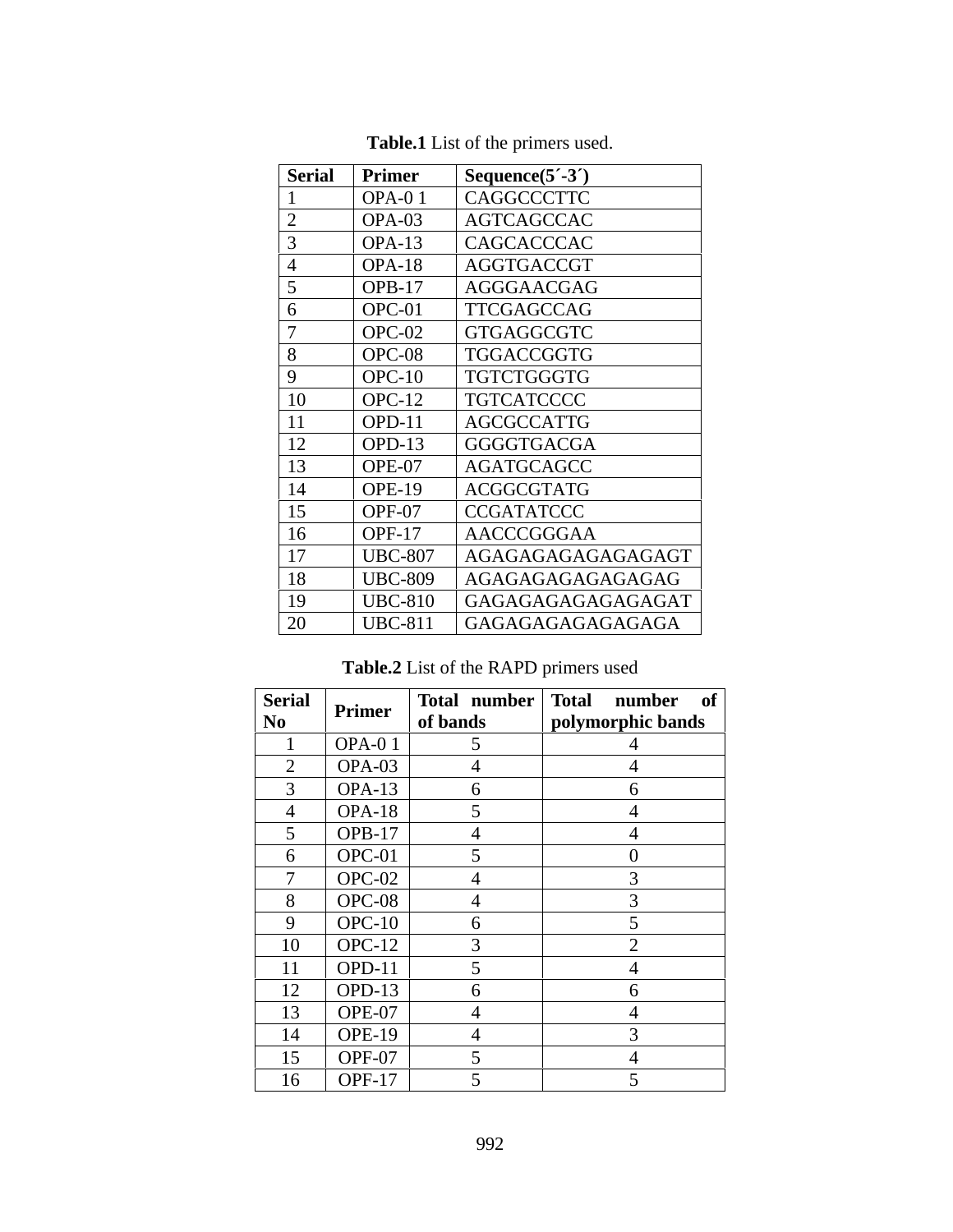| <b>Serial No</b> | Primer         | <b>Total number</b> | <b>Total No of</b> |  |
|------------------|----------------|---------------------|--------------------|--|
|                  |                | of bands            | polymorphic bands  |  |
| . .              | <b>UBC-807</b> |                     |                    |  |
|                  | <b>UBC-809</b> |                     |                    |  |
|                  | <b>UBC-810</b> |                     |                    |  |
|                  | <b>UBC-811</b> |                     |                    |  |

**Table.3** List of the SSR primers used

**Table.5** Summary of the RAPD AND SSR marker polymorphism

. A construction of the construction of the construction of the construction of the construction of the construction of the construction of the construction of the construction of the construction of the construction of th

| <b>Marker</b>                                             | RAPD           | <b>SSR</b> |
|-----------------------------------------------------------|----------------|------------|
| Total number of primers                                   |                |            |
| Total number of bands amplified                           | $\overline{a}$ |            |
| Average number of bands per primer                        | 4.6            | 5.3        |
| Total number of polymorphic bands identified              |                |            |
| Percentage of total bands which were polymorphic 81.3     |                | 97.6       |
| Percentage of total bands which were polymorphic $ 81.3 $ |                | 97.6       |

**Fig 1.**Gel profile of Mulberry genotypes amplified with primer OPE -07

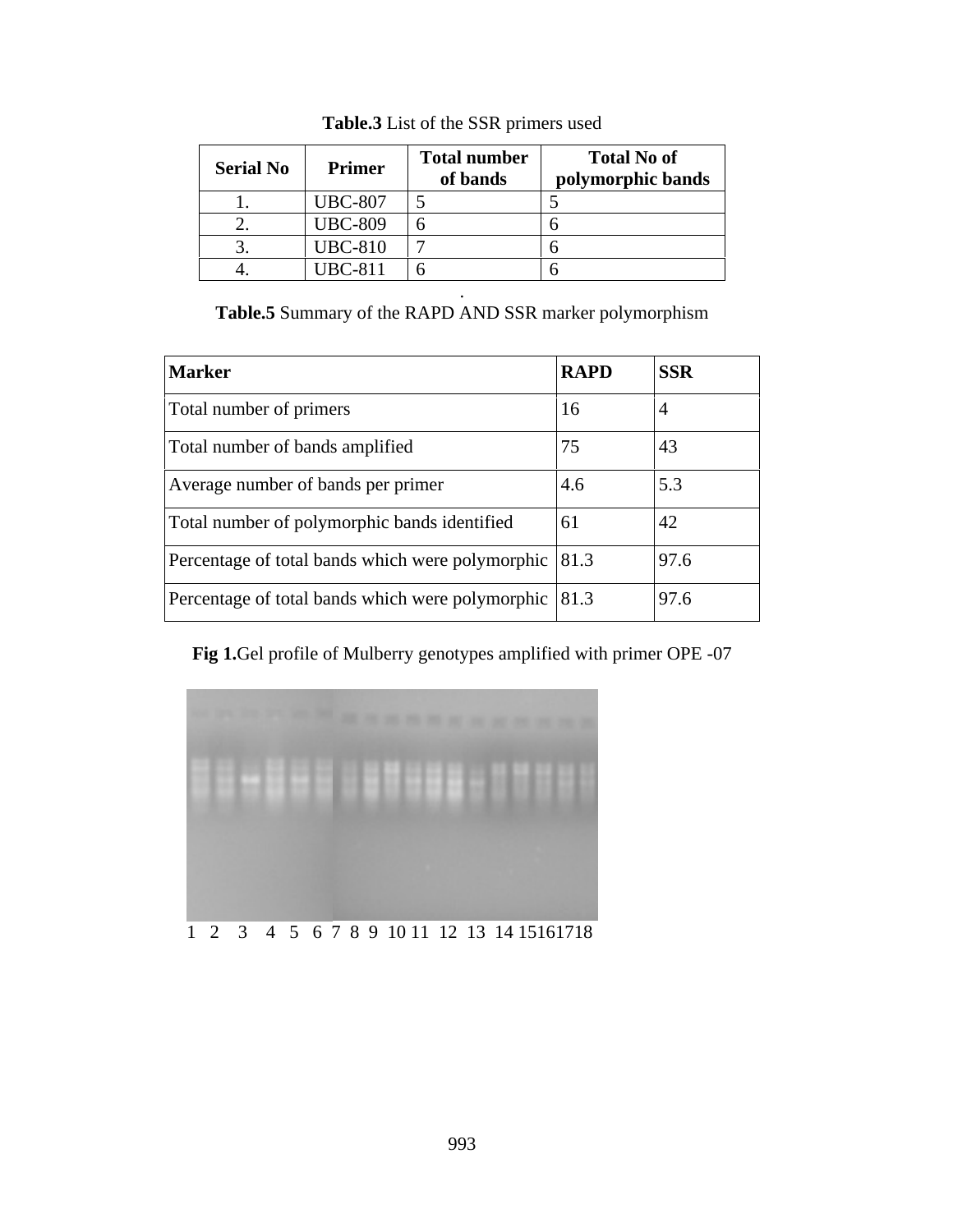

**Fig.3** Gel profile of Mulberry genotypes amplified with SSR primer UBC-809



1 2 3 4 5 6 7 8 9 10 11 12 13 14 15161718

Similarly, controlled hybridizations diversity among 18 promising varieties between mulberry varieties failed to /cultivars /genotypes of mulberry. 1994). These results, together with the 13 and T-8, T-10 and T-12 varieties *are* considered a separate cluster.

and SSR markers to characterize genetic in other species at the cultivar level

develop some fertile seeds (Anonymous Differential polymorphism was noted in findings of our study, clearly show that S- variation in percentage of polymorphic genetically different from other mulberry primers RAPD and 4 SSR primers. The varieties and should continue to be observed high proportion of polymorphic The result presented in the present study Significant genetic variations by RAPD demonstrated the utility of using RAPD and SSR markers have also been reported /cultivars /genotypes of mulberry. cultivars of mulberry showing bands from 81.3% to 97.6% in using 16 loci reveals profound intraspecific variation among the mulberry cultivars.